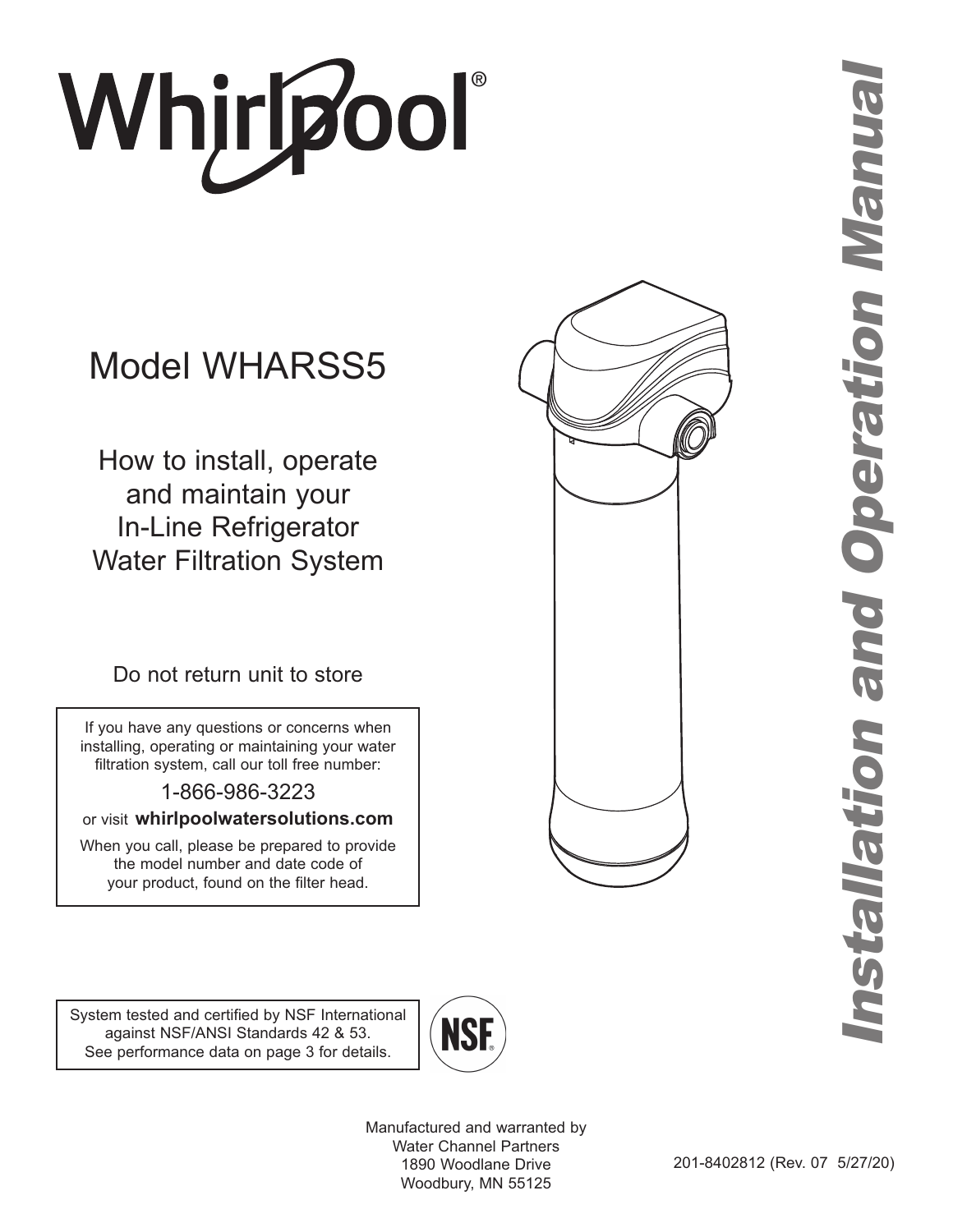# **TABLE OF CONTENTS**

# **WARRANTY**

### **ONE YEAR LIMITED WARRANTY ON IN-LINE REFRIGERATOR WATER FILTRATION SYSTEM (except filter cartridges)**

### **Warrantor: Water Channel Partners, 1890 Woodlane Drive, Woodbury, MN 55125**

Warrantor guarantees, to the original owner, that the Water Filtration System, when installed and maintained in accordance with the instructions, will be free from defects in materials and workmanship for a period of one (1) year from the date of purchase. If, within the first year, a part proves, after inspection, to be defective, Warrantor will, at its sole option, either replace or repair the part without charge except normal shipping and installation charges. Labor to maintain the equipment is not part of the warranty. Filters, which are expendable, are not covered by the warranty.

TO OBTAIN WARRANTY PARTS, SIMPLY CALL 1-866-986-3223 for assistance. This warranty applies only while this product is in use in the United States or Canada.

### **General Provisions**

The above warranties are effective provided the Water Filtration System is operated at water pressures not exceeding 100 psi, and at water temperatures not exceeding 100°F; provided further that the Water Filtration System is not subject to abuse, misuse, alteration, neglect, freezing, accident or negligence; and provided further that the Water Filtration System is not damaged as the result of any unusual force of nature such as, but not limited to, flood, hurricane, tornado or earthquake.

Warrantor is excused if failure to perform its warranty obligations is the result of strikes, government regulation, materials shortages, or other circumstances beyond its control.

**\*THERE ARE NO WARRANTIES ON THE WATER FILTRATION SYSTEM BEYOND THOSE SPECIFICALLY DESCRIBED ABOVE. ALL IMPLIED WARRANTIES, INCLUDING ANY IMPLIED WARRANTY OF MERCHANTABILITY OR OF FITNESS FOR A PARTICULAR PURPOSE, ARE DISCLAIMED TO THE EXTENT THEY MIGHT EXTEND BEYOND THE ABOVE PERIODS. THE SOLE OBLIGATION OF WARRANTOR UNDER THESE WARRANTIES IS TO REPLACE OR REPAIR THE COMPONENT OR PART WHICH PROVES TO BE DEFECTIVE WITHIN THE SPECIFIED TIME PERIOD, AND WARRANTOR IS NOT LIABLE FOR CONSEQUENTIAL OR INCIDENTAL DAMAGES. NO WAR-RANTOR DEALER, AGENT, REPRESENTATIVE, OR OTHER PERSON IS AUTHORIZED TO EXTEND OR EXPAND THE WARRANTIES EXPRESSLY DESCRIBED ABOVE.**

Some states do not allow limitations on how long an implied warranty lasts or exclusions or limitations of incidental or consequential damage, so the limitations and exclusions in this warranty may not apply to you. This warranty gives you specific legal rights, and you may have other rights which vary from state to state. This warranty applies to consumer-owned installations only.

> **® /TM © 2017 Whirlpool. All rights reserved. Manufactured under license by Water Channel Partners, Woodbury, Minnesota.**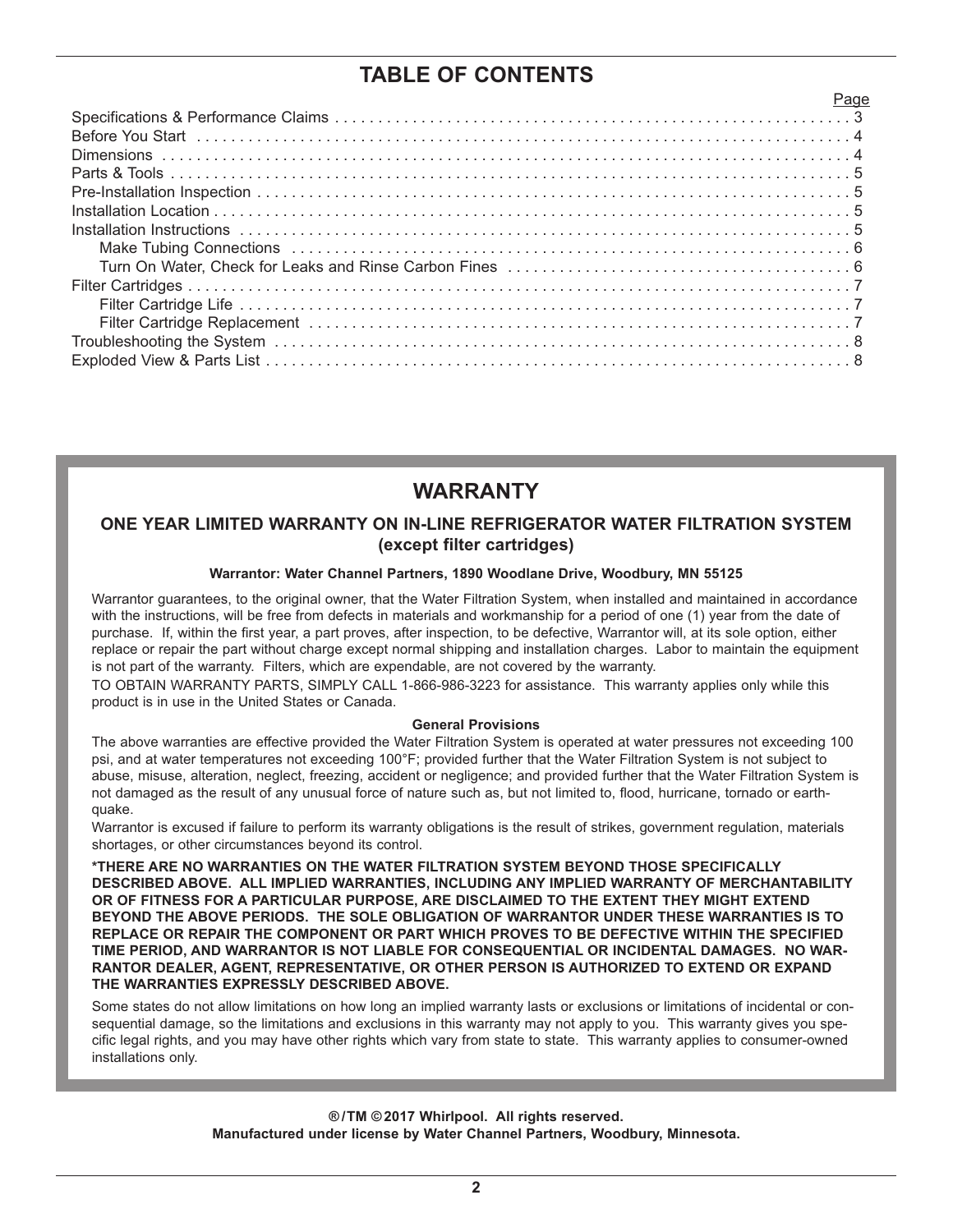# Specifications & Performance Claims

| <b>SPECIFICATIONS</b>                |                                                 |  |  |  |
|--------------------------------------|-------------------------------------------------|--|--|--|
| Supply Water Pressure Min. - Max.    | 30 - 100 psi (207 - 689 kPa)                    |  |  |  |
| Supply Water Temperature Min. - Max. | 40 - 100 °F (4 - 38 °C)                         |  |  |  |
| <b>Rated Service Flow</b>            | 0.5 gallons per minute (1.89 liters per minute) |  |  |  |
| Inlet - Outlet                       | 1/4" quick connect fittings                     |  |  |  |

This filter improves the taste and odor and reduces many chemical contaminants in drinking water.

This system has been tested according to NSF/ANSI 42 and 53 for the reduction of the substances listed below. The concentration of the indicated substances in water entering the system was reduced to a concentration less than or equal to the permissible limit for water leaving the system, as specified in NSF/ANSI 42 and 53. The testing was performed using spiked tap water at a flow rate of 0.5 GPM (1.9 L/min.), pH of 7.5 ±0.5, pressure of 60 PSIG, and temperature of 68 ±5°F.

**IMPORTANT NOTICE:** Read this performance data and compare the capabilities of this unit with your actual water treatment needs. It is recommended that, before purchasing a water treatment unit, you have your water supply tested to determine your actual water treatment needs. This filter system is designed to be used for the reduction of the performance claims listed below. Do not use where water is microbiologically unsafe or of unknown quality, without adequate disinfection before or after the system. Systems certified for cyst reduction may be used on disinfected water that may contain filterable cysts. While testing was performed under standard laboratory conditions, actual performance of the system may vary based on local water conditions. Some or all of the contaminants reduced by this unit may not be in your water supply. **See elsewhere in this manual for instructions on filter cartridge replacement, system installation, operating procedures, and warranty. The maintenance instructions must be followed for the product to perform as indicated below.**

| <b>PERFORMANCE CLAIMS</b> |                                                                   |                                                                       |                                                                  |                                                               |                                                 |                                                                                      |  |  |
|---------------------------|-------------------------------------------------------------------|-----------------------------------------------------------------------|------------------------------------------------------------------|---------------------------------------------------------------|-------------------------------------------------|--------------------------------------------------------------------------------------|--|--|
| Contaminant               | <b>Required</b><br><b>Influent</b><br>Level (mg/L) $^{\circledR}$ | <b>NSF Max. Per-</b><br>missible Effl.<br>Level (mg/L) $^{\circledR}$ | <b>Average</b><br><b>Influent</b><br>Level (mg/L) $^{\circledR}$ | Avg. / Max.<br><b>Effluent</b><br>Level (mg/L) $^{\circledR}$ | Avg. / Min.<br><b>Percent</b><br><b>Removal</b> | $EPA^{\textcircled{1}}$ Max.<br><b>Contaminant</b><br>Level (mg/L) $^{\circledcirc}$ |  |  |
| Cyst                      | ≥50,000 #/mL $\overline{^{@}\circ}$                               | $99.95\%$ <sup>3</sup>                                                | 150,000 #/mL4                                                    | <1 /<1 #/mL <sup>4</sup>                                      | 99.9 / 99.9                                     | None <sup><sup>6</sup></sup>                                                         |  |  |
| Lead $@$ pH $6.5$         | $0.15 \pm 10\%$                                                   | 0.010                                                                 | 0.152                                                            | 0.001 / 0.001                                                 | 99.3 / 99.3                                     | 0.015                                                                                |  |  |
| Lead $@$ pH 8.5           | $0.15 \pm 10\%$                                                   | 0.010                                                                 | 0.150                                                            | 0.001 / 0.001                                                 | 99.3 / 99.3                                     | 0.015                                                                                |  |  |
| Atrazine                  | $0.009 \pm 10\%$                                                  | 0.003                                                                 | 0.0092                                                           | 0.0019/0.0022                                                 | 87.3 / 76.8                                     | 0.003                                                                                |  |  |
| Lindane                   | $0.002 \pm 10\%$                                                  | 0.0002                                                                | 99.0                                                             | 0.00002/<br>0.00002                                           | 99.0 / 99.1                                     | 0.0002                                                                               |  |  |
| Turbidity                 | 11 ±1 NTU                                                         | 0.5 NTU                                                               | 11 ±1 NTU                                                        | $0.2 / 0.4$ NTU                                               | 98.5 / 96.4                                     | None                                                                                 |  |  |
| <b>Substance</b>          |                                                                   |                                                                       |                                                                  |                                                               |                                                 |                                                                                      |  |  |
| Chlorine<br>Taste & Odor  | $2.0 \pm 10\%$                                                    | $50\%$ <sup>3</sup>                                                   | 2.0                                                              | 0.05/0.08                                                     | 97.5/96.2                                       | None <sup><sup>6</sup></sup>                                                         |  |  |
| Particulate<br>Class I    | 10,000 mg/L                                                       | 85%                                                                   | 9,000,000<br>particles/mL                                        | 14,000 / 14,000                                               | 99.9 / 99.8                                     | None                                                                                 |  |  |

**NOTE: See labels on the water treatment system for additional information.**

 $\Phi$  Environmental Protection Agency maximum contaminant level as required under the Safe Drinking Water Act.

 $\textdegree$  Milligrams per liter, which is equivalent to parts per million (PPM).

 $\degree$  NSF minimum percent reduction requirement. Acceptance level for this substance is based on percent reduction, rather than maximum effluent concentration.

<sup>4</sup> Particles per milliliter.

 $\textcircled{\tiny{\textcirc}}$  Microspheres was used as a surrogate.

 $\bullet$  The FPA has not determined a maximum contaminant level for this chemical.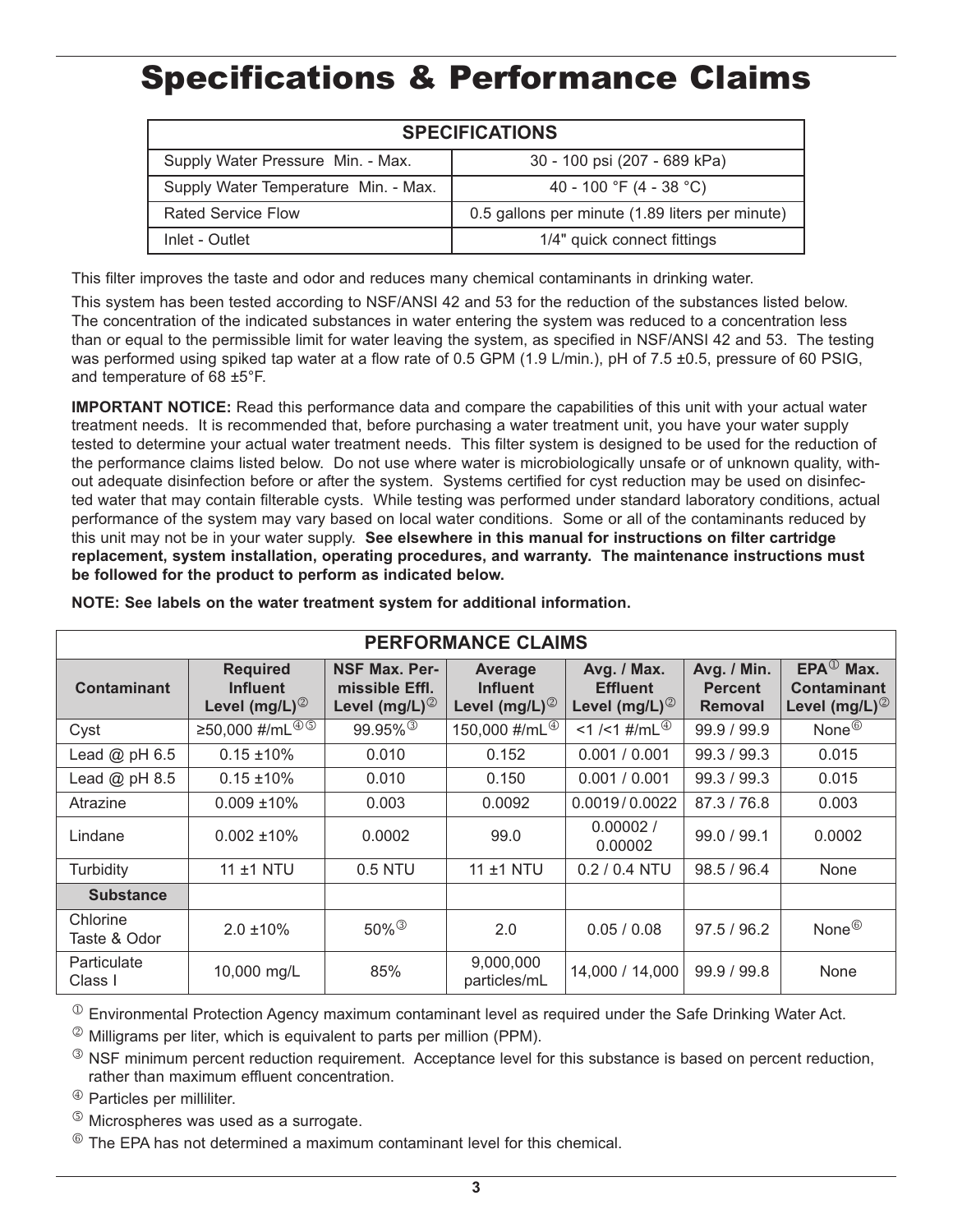# Before You Start

- ▼ Read all steps and guides carefully before installing and using your water filtration system. Follow all steps exactly to correctly install. Reading this manual will also help you to get all the benefits from the filtration system.
- $\blacktriangledown$  Do not use with water that is microbiologically unsafe or of unknown quality without adequate disinfection before or after the system. This system is certified for cyst reduction and may be used on disinfected waters that may contain filterable cysts.
- $\blacktriangledown$  All plumbing should be done in accordance with local codes and requirements. In Massachusetts, plumbing code 248 CMR 3.00 and 10.00 shall be adhered to. Consult with your licensed plumber.
- $\blacktriangledown$  The water filtration system works on water pressures of 30 psi (minimum) to 100 psi (maximum). If your house water pressure is over the maximum, install a pressure reducing valve in the water supply pipe to the filtration system.
- $\blacktriangledown$  Do not install the filtration system outside, or in extreme hot or cold temperatures. Temperature of the water supply to the filtration system must be between 40°F and 100°F. Do not install on hot water.



**Questions? Call Toll Free 1-866-986-3223** or visit **whirlpoolwatersolutions.com** When you call, please be prepared to provide the model number and date code, found on the filter head.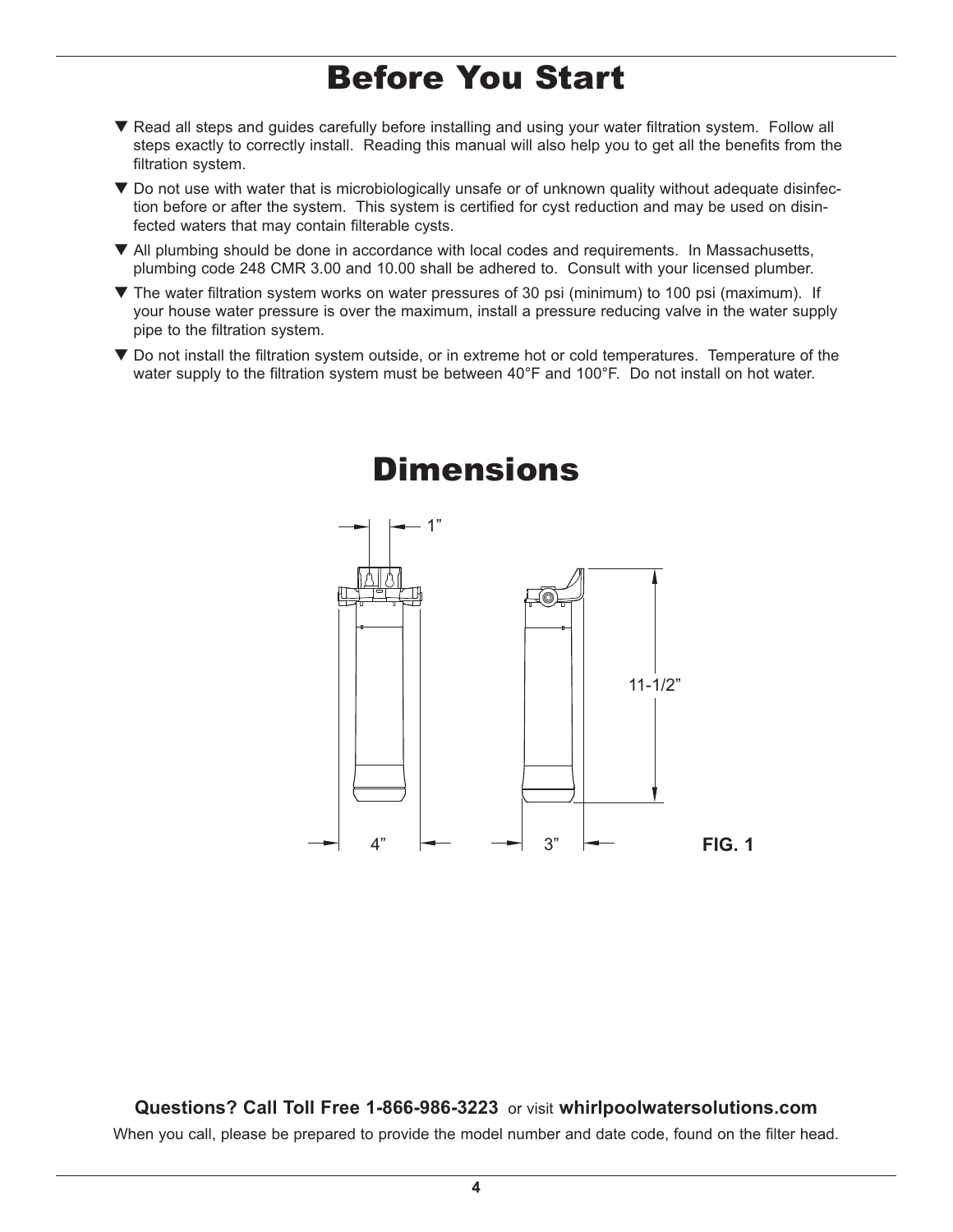# Parts & Tools

• Filter head, bracket & mounting screws

• Filter cartridge

Included: Not Included:

- Slotted and Phillips screwdrivers
- Pliers and adjustable jaw wrench
- $\bullet$  Tubing cutter

# Pre-Installation Inspection

Thoroughly check the water filtration system for possible shipping damage and parts loss. Also inspect and note any damage to the shipping carton. Remove and discard (or recycle) all packing materials. To avoid loss of small parts, we suggest you keep the small parts in the parts bag until you are ready to use them.

# Installation Location

**1**. Close a water shutoff valve upstream from where you will install the filter, and activate the refrigerator water dispenser to relieve pressure in the cold water supply tubing.

**2**. Install the water filtration system in the cold water supply tubing, where accessible for filter changes. This could be behind the refrigerator, the cabinet under the sink, the basement, etc.



**NOTE:** Be sure to allow a minimum space of 1-1/2" under the system for removing the filter cartridge to change it.

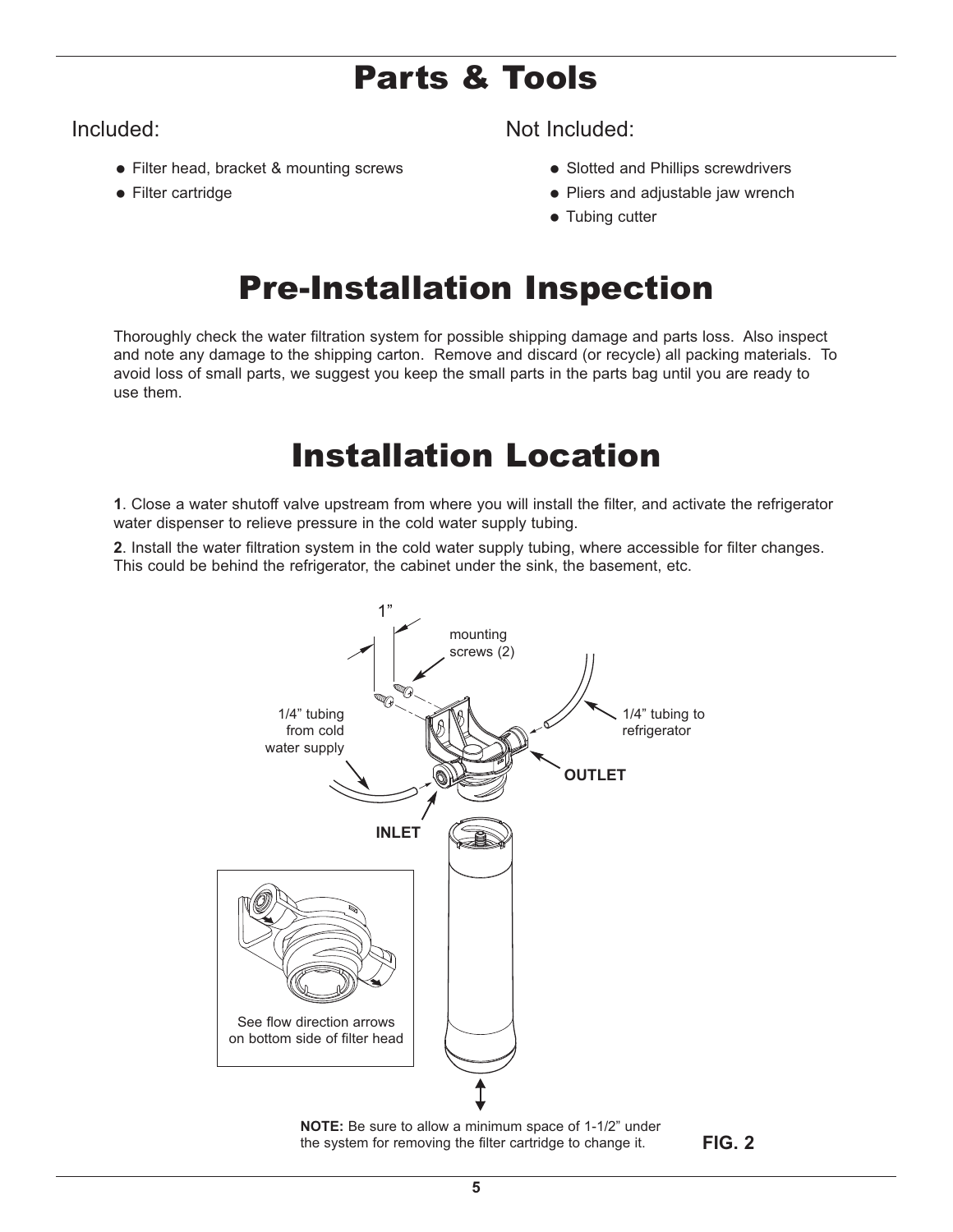# Installation Instructions

# Make Tubing Connections

Your water filtration system includes push-in fittings for quick tubing connection. Review the following instructions before connecting the tubes. Failure to follow these instructions may lead to future leaks.

### **Connect Tubing:**

**1**. Use a tube cutter to cut the end of tubing square.

**2**. Inspect the end (about 1") of the tubing to be sure there are no nicks, scratches or other rough spots. If needed cut the tubing again.

**3**. Push tubing through the collet and all the way into fitting. Full engagement is 11/16" length of tube into the fitting.



**FIG. 3**

### **To Disconnect Tubing:**

**1**. Push the collet inward and hold with a finger while pulling the tubing out.



**FIG. 4**

# Turn On Water, Check for Leaks and Rinse Carbon Fines

**1**. Open any shutoff valve(s) that you closed at the beginning of this installation.

**2**. Activate the refrigerator water dispenser to purge air from the system. When the water runs smooth, with no bubbles or spurting, close faucet and check installation for leaks.

**3**. Let the water run for 10 minutes to rinse out carbon fines.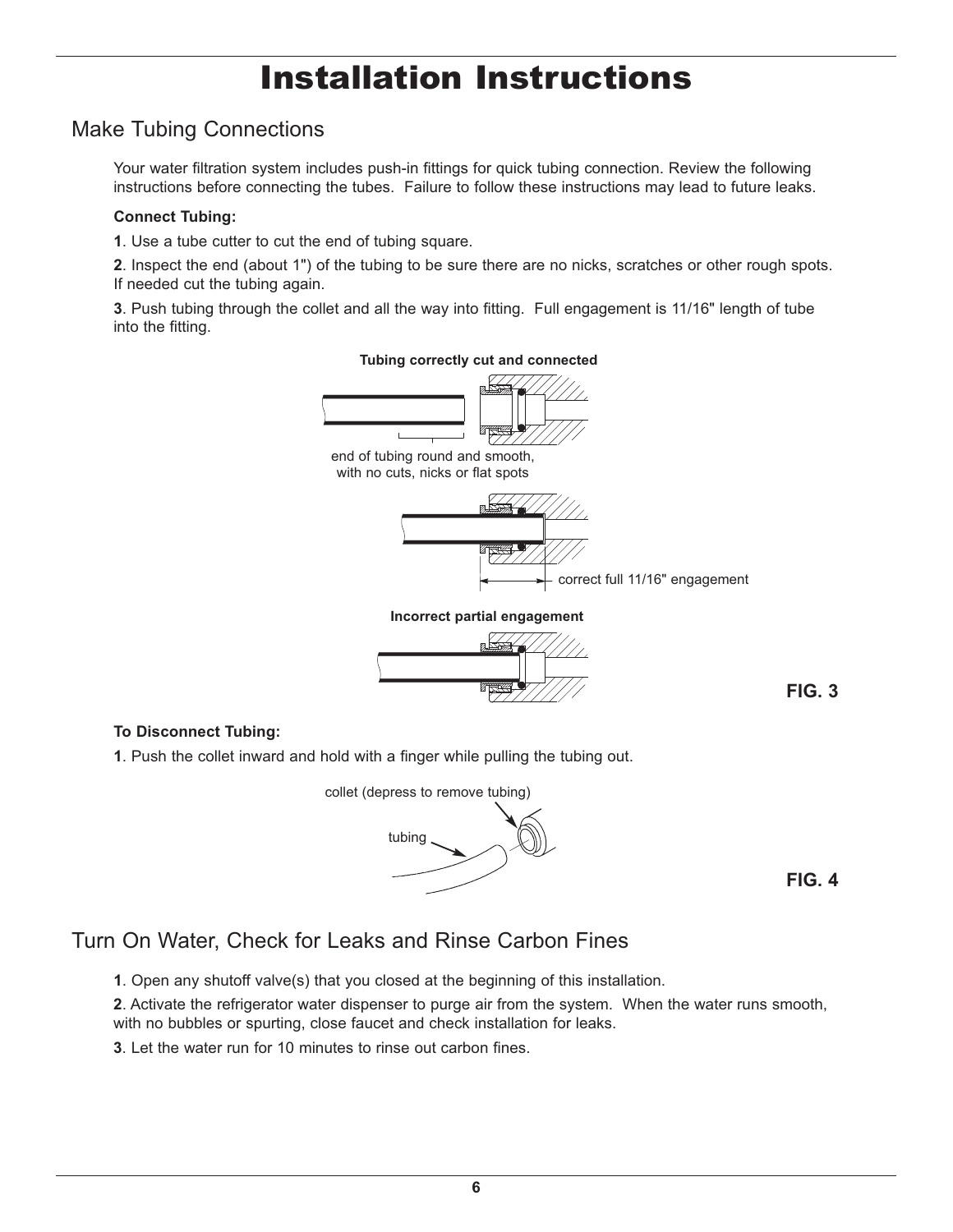# Filter Cartridges

# Filter Cartridge Life

**Taste and Odor Cartridges:** A taste and odor cartridge contains activated carbon. When new, open the filtered water faucet and allow fine, carbon particles to purge from the cartridge. Flush for 10 minutes. It is recommended to **replace filter cartridge every six months** of use. There are several variables that determine how long a cartridge will last. These include:

- **1**. How much water you use, and
- **2**. How much sediment, taste and/or odor, or other unwanted substance, is in the water.

Use the following information as a guide. However, no matter which type of cartridge you are using, you will know it is time to replace them when you first notice the return of the unwanted sediment, taste and/or odor in your water, or when the flow diminishes or stops.

Whirlpool<sup>®</sup> In-Line Refrigerator Water Filtration System model WHARSS5 with replacement element WHARSF5 conforms to NSF/ANSI 42 and 53 for the specific performance claims as verified and substantiated by test data. The rated capacity for this system is 750 gallons (2840 liters) at a rated service flow of 0.5 gallons per minute (1.89 liters per minute).

Cartridges should be replaced every 750 gallons or six months, whichever comes first. For replacement elements, call 1-866-986-3223 or contact your nearest Lowes store. Replacement filter prices will vary. Current pricing for replacement filters is approximately \$20.00 to \$40.00 per filter element.

### Filter Cartridge Replacement

**NOTE:** There is no need to shut off the water supply when replacing the filter cartridge.

- **1**. Turn filter cartridge to the left to remove cartridge from the filter head.
- **2**. Dispose of the cartridge in a proper manner.
- **3**. Install new cartridge. Turn cartridge to the right to re-attach to the filter head.

**Taste and Odor Cartridges:** Taste and odor cartridges contain activated carbon, a black powder. When new, open the filtered water faucet and allow fine, carbon particles to purge from the cartridge. Flush for 10 minutes.



**Register for reminders to change filters at whirlpoolwatersolutions.com**

### **Questions? Call Toll Free 1-866-986-3223** or visit **whirlpoolwatersolutions.com**

When you call, please be prepared to provide the model number and date code, found on the filter head.